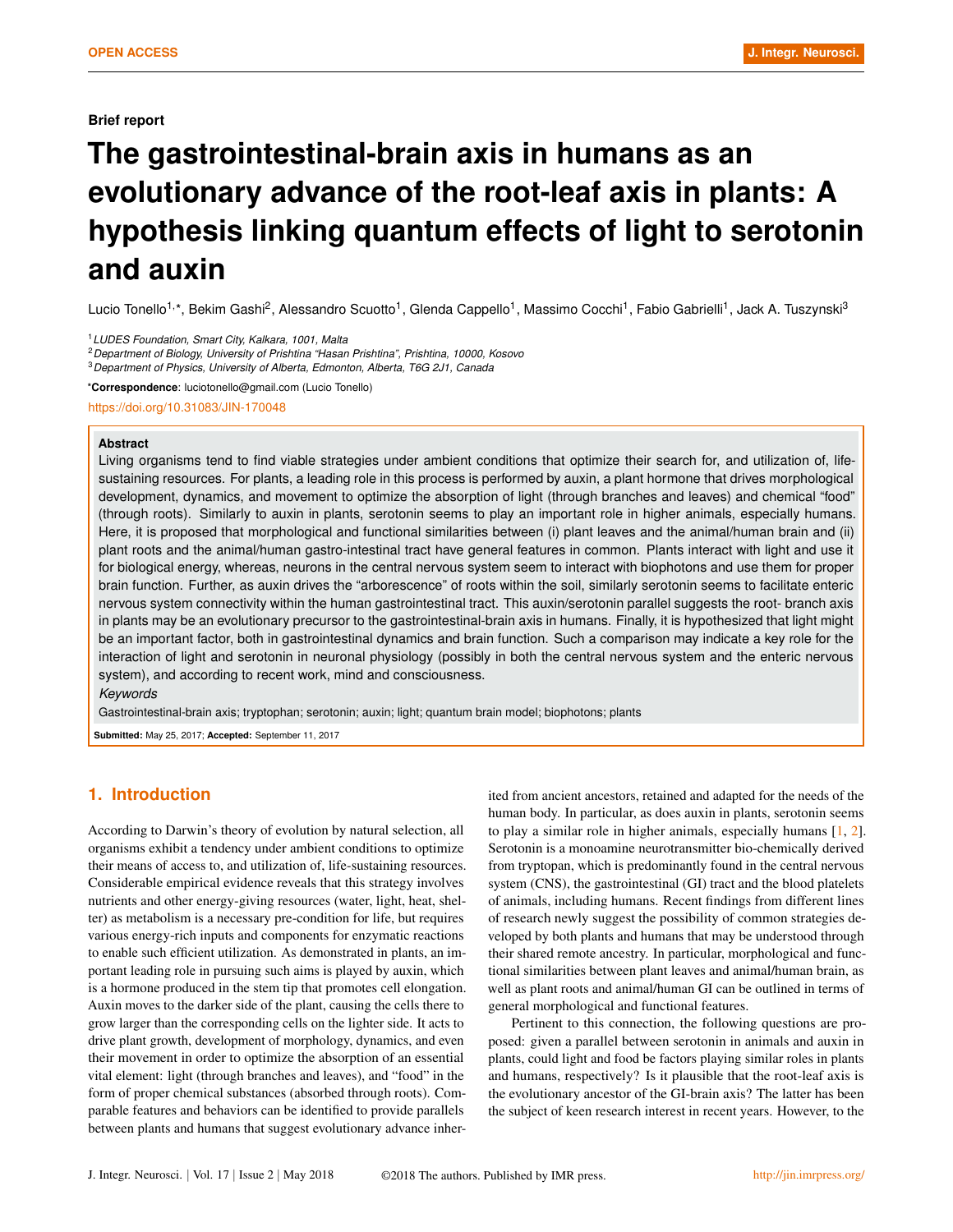best of the authors knowledge, virtually no attention has been given to a possible root-leaf axis in plants. In a recent paper, Mender [\[3\]](#page-4-2) drew attention to the parallel between quantum phenomena involved in plant and algae photosynthetic processes on the one hand and consciousness in the human brain on the other hand. He noted that energy harvesting by photosynthesis in plants could be viewed as a precursor to complex quantum process powering neural correlates of human consciousness. In the present paper a direct parallel between the specific mechanisms involving the root-leaf axis in plants and the GI-brain axis in humans is elaborated. With such a parallel, the reader's attention is drawn to this idea which here is elaborated as a hypothesis that possibly concerns such a relatable array of conjectures.

## **2. A plant-human comparison**

One of the fundamental aspects of plant survival is its light absorption capability, since light is a primary source of living energy on our planet driving the photosynthesis that propels plant growth. Plants then become sources of food for higher organisms in a food chain that eventually terminates with the human consumption of both plants and animals for survival. Light has another fundamental role in the Plant Kingdom: it not only provides energy for photosynthesis but also transmits reliable information, mainly regarding local environmental conditions. Light intensity, and the direction it comes from, informs a plant that absorbs it about its immediate environment. Light may blocked or its intensity reduced depending upon the distribution and density of organic and inorganic materials surrounding a given plant. Recently, it has been convincingly and realistically hypothesized that plants could have developed a form of primitive vision ability allowing them to receive and process large amounts of information provided by light [\[4,](#page-4-3) [5\]](#page-4-4). Furthermore, light interaction with auxin, elicits local responses as well as long-distance signalling. Light coordinates growth between the shoot and the root and affects plants from roots to leaves by modulating their growth and development [\[6,](#page-4-5) [7\]](#page-4-6). To expand on this Halliday et al. [\[7\]](#page-4-6) is quoted: "*Light imposes a strong influence on multiple facets of the auxin system, controlling auxin levels, transport, and responsiveness*". In particular, "*light triggers auxin synthesis in developing young leaves. . . whereas auxin transported to the root is required for lateral root emergence and primary root elongation*". Supplementary to the above references, there is strong light-auxin interaction in terms of light intensity affecting auxin levels, which is turn coordinates development between the shoot and the roots, manipulating plant growth in order to tune and adapt a plant to its light environment. Such interactions appear to be the basis of plant plasticity [\[8\]](#page-4-7).

It is apparent that the dynamics generated by light-auxin interactions seems to involve phytochrome. For example, in *Arabidopsis*, the mechanism may be linked to phytochrome A and B. These enzymes can impose a strong influence on auxin levels in plants, by acting through tryptophan metabolism enzymes (SUR2 and TAA1) and, as a feedback mechanism working on available auxin, transcriptionally regulating several enzymes encoding genes (GH3 family) as reported by Franklin and Whitelam [\[9\]](#page-4-8) and Halliday et al. [\[7\]](#page-4-6). Further, the role of light is involved with both the distribution of auxin from shoot to root and its flux. Light pathways may modify auxin distribution by controlling the abundance of auxin efflux carriers such as PIN-FORMED proteins and p-glycoproteins of the ATP-

binding cassette family B (ABCB) transporter molecules, through phytochromes and, probably also, cryptochromes.

Furthermore, light moderates sensitivity to auxin within the cell by imposing control on the nuclear auxin response pathway. It can dampen or amplify the response to auxin and thus regulate signal transduction such that light can target responses at specific locations in the plant.

Interestingly, light and auxin seem to have common gene targets. In fact, at the molecular level, auxin activates the transcription of three gene families: Aux/IAA, SAUR, and GH3. Several studies [\[7,](#page-4-6) [9–](#page-4-8)[14\]](#page-4-9) suggest that light (through phytochrome) seems to be involved in regulating the expression of several of the same genes belonging to the gene families: Aux/IAA, SAUR, and GH3. There are a number of transcription factor convergence points that enable the coordinated regulation of genes by light and auxin.

#### **3. Branches, leaves and brain neurons**

Auxin is the main factor involved in the optimization of light capture by leaves  $[6, 7]$  $[6, 7]$  $[6, 7]$ , thus it can play out different strategies such as directly driving plant growth, its morphology, and dynamics, from shape, via branch structure and arborescence, to the arrangement of leaves, and even their "movement". For instance, the turning of the leaf toward the direction of light, its source of energy, depends upon the rearrangement of the cytoskeleton inside the cells of leaves through a mechanism directly involving auxin [\[1,](#page-4-0) [6,](#page-4-5) [7\]](#page-4-6).The actions of auxin in plants strongly resembles the well-known actions of serotonin in neuronal development and adult neuroplasticity in mammals [\[15,](#page-4-10) [16\]](#page-4-11). Strong evidence indicates that serotonin performs a major driving role in neuronal morphology and dynamics [\[17–](#page-4-12)[19\]](#page-4-13).

Accordingly, comparable to the way in which auxin strongly affects the structure of branches and leaves (to optimize photosynthesis oriented light absorption) so in animals/humans, serotonin strongly influences the morphology of neurons involved in CNS neuronal networking. Moreover, auxin and serotonin have biochemical structural properties in common and hence exhibit some analogous biological functions. Biochemically, they are both tryptophan metabolites, they have a very similar molecular structure and hence similar chemical and physical properties as argued above and in the references cited there. Unsurprisingly, this strongly suggests that auxins perform similar functions in plants and animals. Therefore, the following questions arise: In analogy to auxin in plants, is it possible that there is a type of "light interaction" in the CNS, involving serotonin and neuronal development and morphology? Is there a neuronal equivalent to arborescence, in analogy to that exhibited by the branches and leaves of plants? Would this mechanism involve neurons interacting with light or even actively searching for light or doing something similar? Are there any other possible similarities and what might their roles be?

A growing body of evidence supports the idea of the involvement of biophotons within the inner workings of the human brain. Several possible ways of interaction with neurons have been suggested and they indicate that photons may play a key role in neural information processing, electromagnetic signalling, and may be involved in quantum mechanical brain mechanisms, as elaborated on in several recent reports [\[20–](#page-4-14)[23\]](#page-5-0). In particular, mitochondria and microtubules in neurons as well as myelinated axons have been hypothesized to serve as photonic waveguides  $[24–27]$  $[24–27]$ . Also, it has been shown that glutamate (which is by far the most abundant neurotransmitter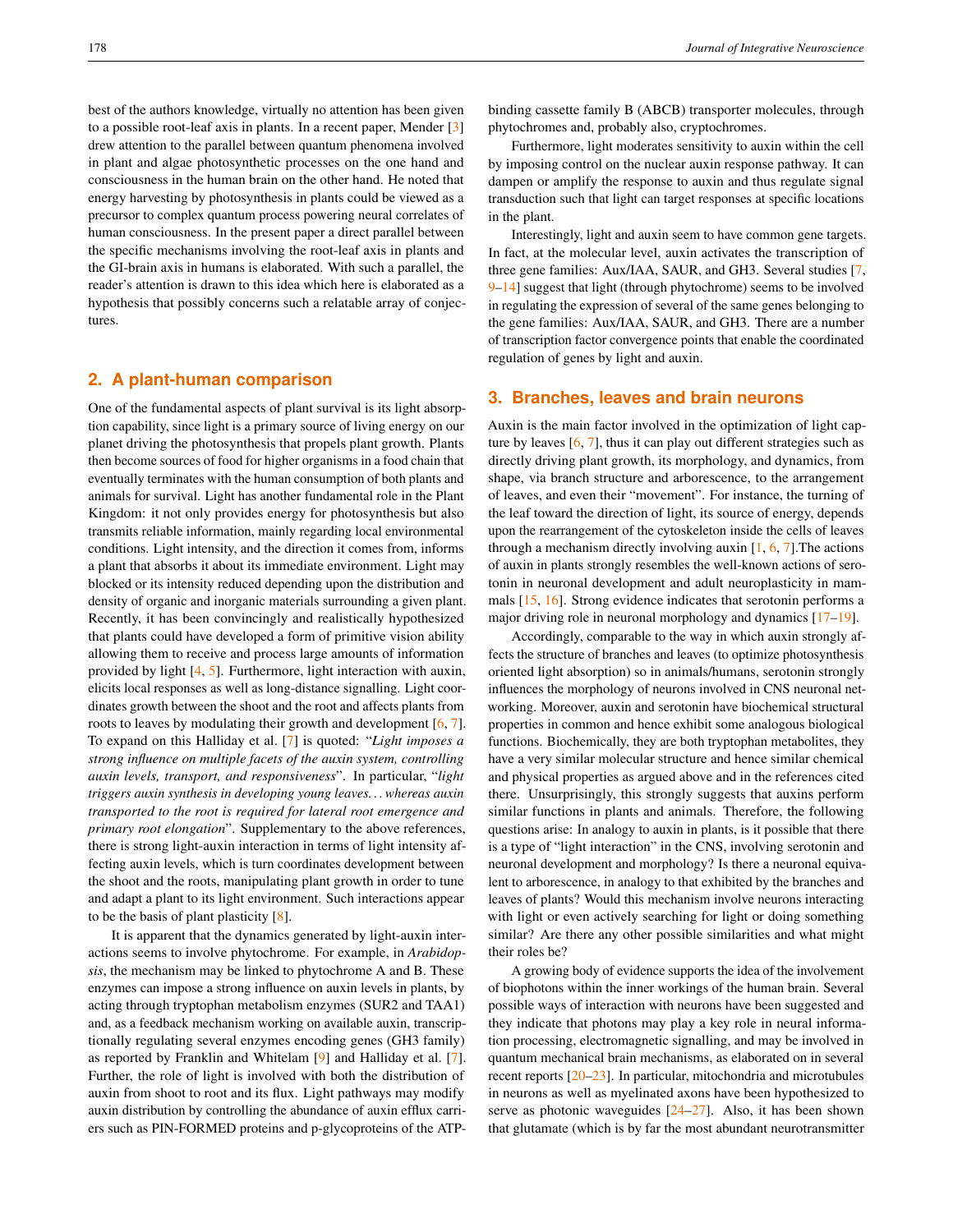circuits [\[28\]](#page-5-3). Hence, in human brain, neurons seem to interact with biophotons, which are light quanta spanning the near-UV to near-IR frequency range. In an analogous manner to plants, which interact with light and use it for biological energy, it is feasible that neurons are able to interact with photons as explained in detail by Kumar et al. [\[24\]](#page-5-1). While as of yet there are no experimentally documented specific functions of biophotons in the brain, the speed and precise nature of photon-receptor interactions offer an attractive mechanism that evolutionary exploration could have found of use for in optimizing brain function, for example, in the coordination and synchronization of cognitive functions. Future studies should be directed toward addressing specific roles for biophotons in the brain. It is reasonable to expect that a biological organ such as the brain, which operates at great efficiency using electrical signals involving action potentials, also uses electromagnetic signals that could provide an independent channel of communication [\[29\]](#page-5-4). A double comparison between plant leaves and animal neurons can be summed up as follows: they both use auxin/serotonin, they both interact with light. Is this an accidental coincidence or is this correlation significant from an evolutionary perspective?

It has even been suggested that interactions of neurons with biophotons could be a fundamental element involved in the emergence of cognitive abilities or even the basis for consciousness [\[2,](#page-4-1) [30\]](#page-5-5). Therefore, since the auxin interaction with light is a driving force in plants providing a mechanism for the optimization of biological energy absorption and utilization, serotonin and biophotons could drive neurons in order to organize an active "mind" or be a spark that ignites "consciousness". This is, of course, a bold and unproven hypothesis with a somewhat provocative intent, which we hope will generate a robust debate in the research community.

#### **4. Roots and the gastrointestinal tract**

The fundamental element for plant survival is their "food" intake, represented by water, nitrogen and important minerals and micronutrient compounds searched for and captured by roots. Plants can send their roots deep into the soil to capture what is needed and, as in the case of leaves, above ground to search for optimal light exposure. Movement performed underground by roots depends upon auxin [\[31\]](#page-5-6). Thus, auxin controls and steers root growth, plasticity, and movement so as to optimize "food" search and absorption.

Is there a similar behavior applicable to animal/human physiology, possibly driven once again by serotonin? What about the GI? Serotonin's role in the GI has been very well studied. Among several suggested aims and functions involving it, a most interesting one is linked to the Enteric Nervous System (ENS), a neural network located in the GI. In fact, serotonin has been observed to stimulate stem cells to divide and give rise to new neurons of the ENS even in adult animals [\[32\]](#page-5-7). Its ability appears to be essential for post-natal and adult health. Enteric neuronal serotonin affects growth/maintenance of the ENS in terms of neurogenesis (as well as intestinal mucosa)  $[33, 34]$  $[33, 34]$  $[33, 34]$ . Moreover, the ability of serotoninergic neurons to sculpt the ENS potentially enables environmental stimuli that alter the activity of serotoninergic neurons to produce long-lasting changes in the structure and function of the ENS [\[35\]](#page-5-10).

Hence, as auxin drives "arborescence" of the roots for plants inside the soil, so too does serotonin appear to lead the wiring of ENS neurons in the human GI?

It is well known that the action of auxin on plant roots is clearly oriented toward the search for and intake of food. These processes include information transmission regarding environmental conditions and this process is hypothesized to involve feedback loops for backand-forth information transmission. What is known about ENS function with analogous properties to those of the auxin-root system? The ENS is exposed to, and interacts with, the outer (microbiota, metabolites, and nutrients) and inner (immune cells and stromal cells) microenvironment of the GI. Moreover, two types of enteric neuron send signals: Some of which densely innervate intestinal villi and detect food, while others target stomach and intestinal muscle and sense stretch [\[36,](#page-5-11) [37\]](#page-5-12).

A clear comparison between plant roots and the animal (human in particular) GI (ENS) seems to involve the following properties. They both use auxin/serotonin for their organization and functionality as well as for information transmission. Also, they both work in order to optimize food intake and absorption interacting with substance of the outside world in a similar way. Moreover, they both need the presence of symbiotic bacteria for their performance: these bacteria belong, above all, to *philum Firmicutes*, particularly to the class *Clostridida* [\[38,](#page-5-13) [39\]](#page-5-14). Then again from the morphological point of view, the spatial geometry of roots and the GI seems to be similar. In particular, it is easy to recognize fractal structures in the roots of plants [\[40\]](#page-5-15) as well as in the animal/human GI, the ENS in particular [\[41\]](#page-5-16). From this perspective, at least for some elements, the ENS clearly mimics and directly resembles the role, function, and dynamics of the corresponding properties of plant roots.

### **5. An evolutionary aspect**

Interestingly, auxin is linked to leaves and roots in plants just as, in humans; serotonin is linked with the brain neurons in the CNS and with the GI neurons in the ENS, respectively. Given this connection the peculiar role of the neuron as a serotonin-coupled cell should be stressed in the plant-human comparison. Notably, the morphology of roots resemble GI morphology, from the fractal perspective, ENS neurons in particular. Interestingly, also leaves, branches, and canopies follow fractal geometry development [\[42\]](#page-5-17) as well as brain neuron arborescence [\[43\]](#page-5-18). It is well known that such a geometry is widespread in nature to have maximize capillary penetration, provide wide diffusion, and optimize exchange surfaces (e.g. think of the structure of the lung) [\[41,](#page-5-16) [44,](#page-5-19) [45\]](#page-5-20).

Azmitia [\[1\]](#page-4-0) claims that one of the serotonin (and similar compounds') roles in plants and humans seems to be driving cells "in order to tract the source of relevant stimuli". As mentioned above, the role of auxin in plants is its interaction with light in the case of leaves and the search for food in the case of roots. In the same way, the role of serotonin in the human body could be hypothesized to interact with light (in the form of internally generated biophotons) in the brain and to search for food in the GI. Consequently, the auxin/serotonin parallel suggests a comparison between what could be somehow called the root-branches axis in plants as the ancient precursors of the GI-brain axis (GBA) in humans (see Fig. [1\)](#page-3-0).

It should be noted that in humans, serotonin synthesis from tryptophan uses TPH (tryptophan hydroxylase) enzymes and two separate types of TPH are known: TPH1 and TPH2. The first is located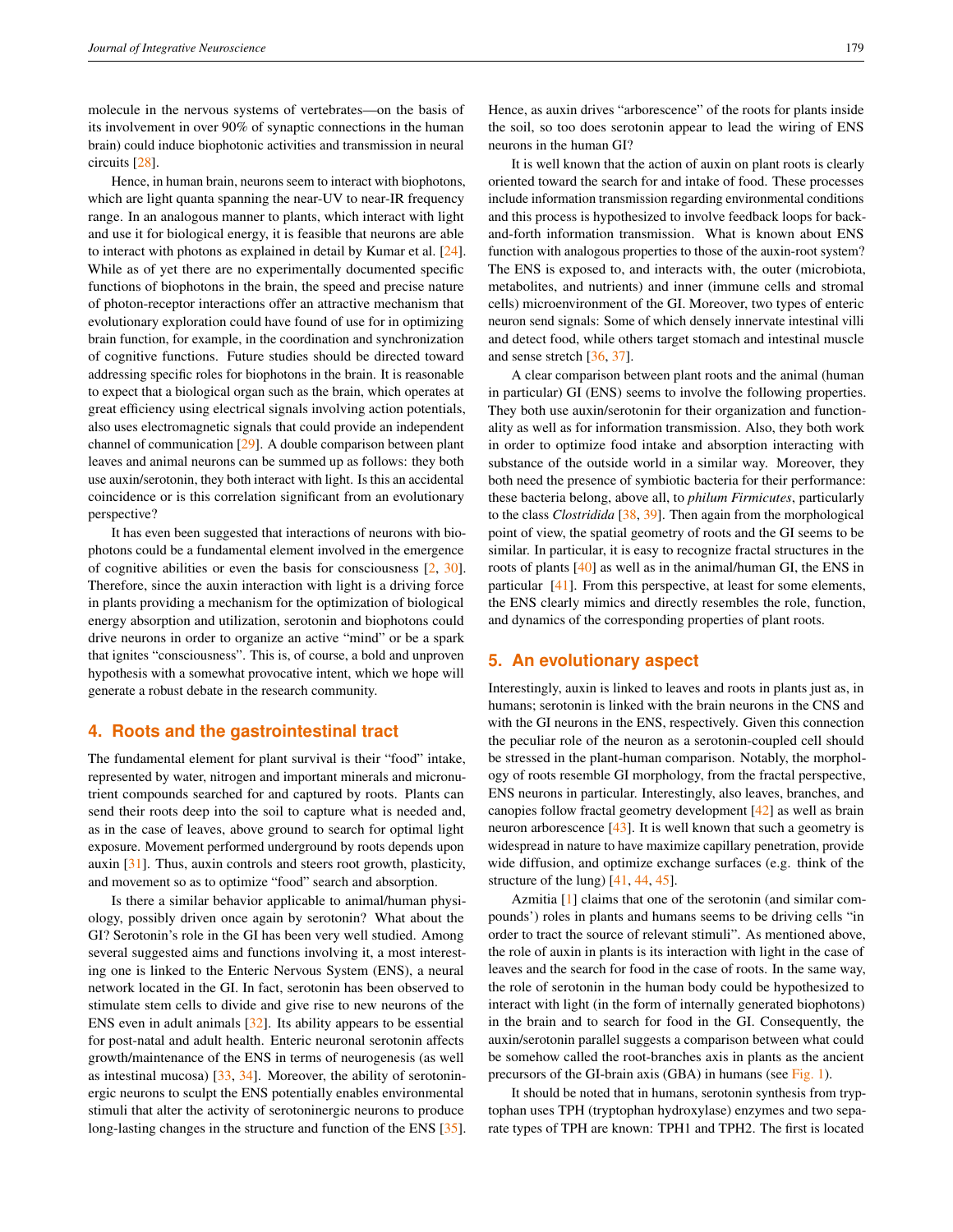<span id="page-3-0"></span>

Fig. 1. An illustration of the roles of auxin in plants and serotonin in humans. Auxin is linked to leaves and roots in plants just as serotonin in humans is linked to brain neurons (CNS) and with GI neurons (ENS), respectively. Both auxin and serotonin interact with light, the former through branches and leaves, the latter through the CNS. On the other hand, auxin and serotonin interact with food, the former through roots, the latter through the ENS.

in non-brain tissue and it is responsible for producing most of the serotonin found in the body, including the blood [\[46\]](#page-5-21). Alternatively, TPH2 is entirely restricted to neurons of the raphe nuclei and the ENS and is the enzyme responsible for producing all of the serotonin in the brain and in the ENS [\[47\]](#page-5-22). So, interestingly, the serotonin of the brain and of the ENS are both synthesized through a common enzyme, TPH2 (different from the serotonin available in the rest of the body available through the TPH1 synthesis), thus suggesting, once again, a possible common root. In other words, the GBA could be seen as an evolution of the dynamics of branches (leaves) and roots because of the similar aim and function of the common family of compounds, the tryptophan metabolites, i.e. serotonin and auxin.

Hence, in terms of the retention and refinement of evolutionary advances, the hypothesis is based on the lines of reasoning presented above, suggesting that the human GI could be seen as playing an analogous role to that of the root of a plant. The evolutionary step that comprised the acquisition of great movement ability (e.g. crawling, walking, and running) gained by animals in general and humans in particular, also necessitated a means for making access to their food sources "portable". *Animals had somehow to take with them a "piece" of the earth in order to find vital nutrition elements "on the go." Therefore, evolution may have led to the generation of a food container* (*the gastro-intestinal tract*) *that can be carried along with the now mobile living systems* (*animals*).

From this perspective, what could be the evolutionary meaning of brain neurons in humans? They have been compared to plant leaves but branches and leaves are in the open air, neurons are not. In humans, such "open air" has been enclosed in the skull. Therefore,

the head of an animal can be viewed within the same evolutionary point of view as a parallel to the open environment of a plant. However, the skull confines and isolates the animal's brain and prevents most of the externally generated photons from reaching the brain's neurons. Nonetheless, the parallel between neurons and leaves is not entirely lost due to the fact that the skull encloses the brain. While the source of light for a plant is the sun, the source of biophotons is not external, but produced within brain cells as a byproduct of metabolism. In fact, possible sources of biophotons have been identified as the result of mitochondrial respiration [\[48,](#page-5-23) [49\]](#page-5-24) or lipid oxidation [\[50,](#page-5-25) [51\]](#page-5-26). Nevertheless, miniature photon-producing version of the sun may be present within us. In this sense, our head may be interpreted as a luminous environment, made "portable", and evolved to become self-illuminated.

# **6. Discussion**

The proposed scenario reported here suggests light as the main factor affecting the function of leaves in plants in terms of capturing sunlight and storing its energy, and equally an important factor for human neurons in terms of biophotons and their utilization in cognitive processes and possibly playing a crucial role in consciousness.

At the same time, it has been well known for decades that light influences the growth and development of roots [\[52](#page-5-27)[–54\]](#page-5-28). In a recent paper, Lee et al. [\[55\]](#page-5-29) show that in plants, *Arabidopsis thaliana* in particular, "*light also influences root growth and development*". Specifically, they demonstrated that "*light was efficiently conducted through the stems to the roots*", and that "*underground roots directly sense stem-piped light to monitor the aboveground light environment*".

In view of the above arguments, if the human CNS is similar to plant leaves in terms of light behavior, and if neurons of the CNS and neurons of the ENS are similar with the ENS being similar to plants root, then it seems reasonable that the ENS should be involved in light-oriented dynamics. Strictly speaking, this hypothesis suggests that light could be an important factor in the brain and in GI dynamics, whose interactions may play a role similar to that played by the root-leaf axis in plants, i.e. as a messenger of the "environmental light" condition. Thus, according to what is proposed above, in humans the "environmental light" is represented by brain biophotons so, a possible hypothesis is that "human light" could be a messenger within the GI-brain axis. It is our contention that at the very least biophoton involvement in the ENS should be seriously considered.

It has been described that auxin plays a fundamental role in plants, from roots to leaves. At the same time, it has been shown that a parallel role seems to be played by serotonin in humans, from the GI to brain. In order to perform its tasks, auxin interacts with light. On the other hand, in humans, serotonin seems to be involved in neuron dynamics, development and behavior but it still remains unknown as to what its possible interaction with light mat be (beyond its known involvement in the activation of enzymatic conversion of 5-hydroxytryptophan to serotonin [\[56\]](#page-6-0) and in other physiological processes [\[57\]](#page-6-1)). In other words, we have argued that in humans serotonin and light are involved in similar cellular processes, which could be used for the same purposes and could be playing similar roles. However, in the absence of the crucial experimental demonstration of biophoton generation and utilization in the brain, what specific mechanisms are involved in these interactions still remains to be determined.

In an earlier article it was proposed a possible quantum inter-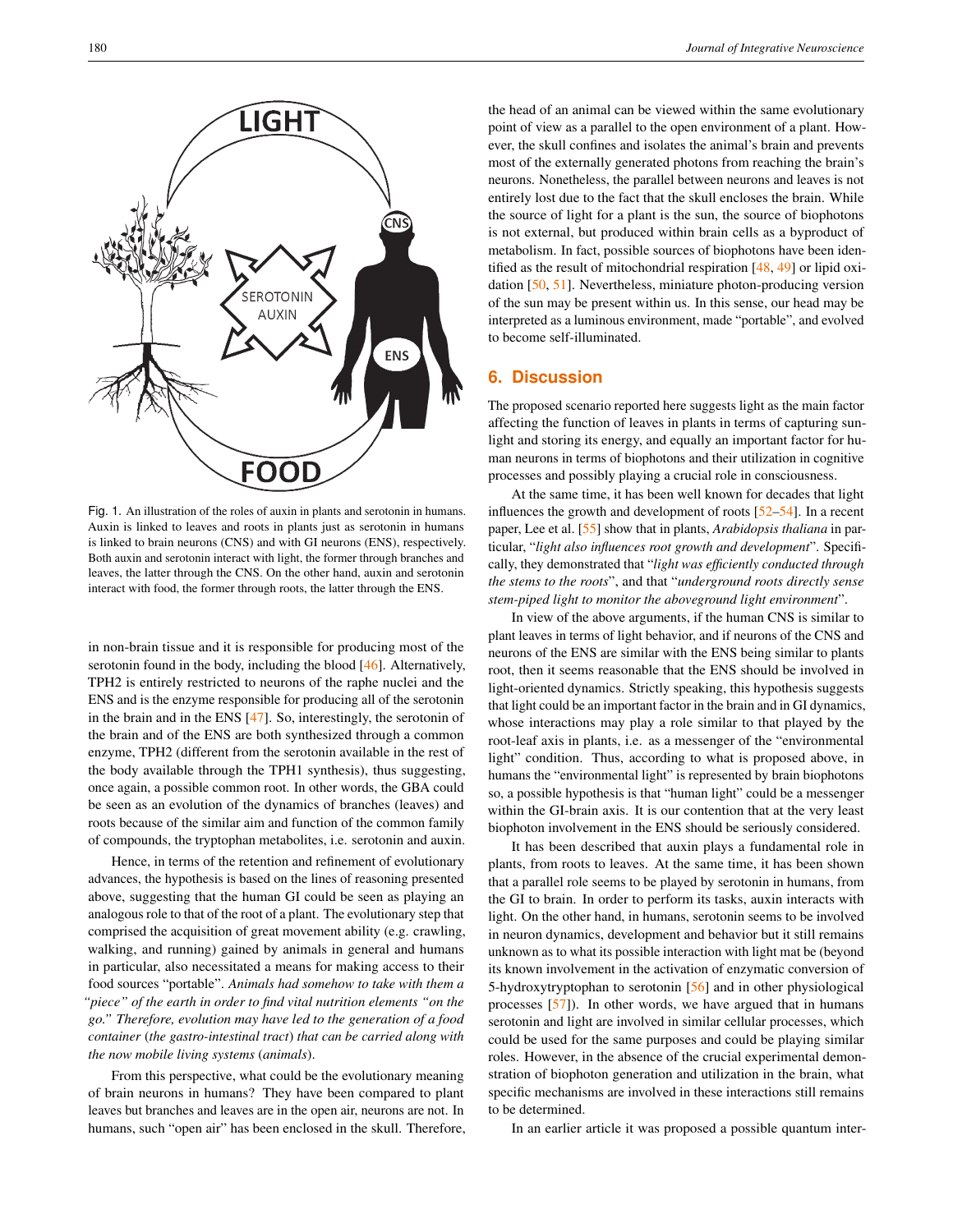action may be based on the presence of an indole ring within the serotonin molecule Tonello et al. [\[2\]](#page-4-1) but the suggested mechanism, while feasible, remains no more than conjecture. Nonetheless, the plant/human comparison seems to strongly suggest the key role of the interaction between light and serotonin as a fundamental element for insight into neuron physiology (maybe both in the CNS and ENS). Such an understanding may lead to the unlocking of the mysteries of the mind and consciousness. It is worth noting that "*Fluorescent and absorbing substances should interfere with such a biophoton communication system. Of all natural amino acids, nature has chosen the aromatic ones with the strongest fluorescence, tryptophan, phenylalanine and tyrosine as precursors for the neurotransmitters involved in mood reactions: serotonin, dopamine and norepinephrine*" [\[23\]](#page-5-0).

Unfortunately, in plants, things are not as clear. Halliday et al. [\[7\]](#page-4-6) claim that "*Although researchers have uncovered many examples of light and auxin signal integr*ation, *the future challenge is now to generate a model of the light-auxin network, with spatial and temporal resolution, that can predict plant behavior in response to environmental light stimuli*". It appears as a final conjecture that a better understanding of the auxin-light interaction could also lead to a better understanding of the cognitive mechanisms taking place in the brain by opening a new line of investigations focused on the electromagnetic interactions involving biomolecules such as auxin, in addition to the well-studied electric signalling via action potentials and chemical signalling via neurotransmitters. The subtleness of electromagnetic interactions and their precise coupling to molecular absorption due to resonance effects offer numerous advantages and could explain a number of enigmatic features of the human mind [\[58\]](#page-6-2).

#### **Acknowledgments**

LT thanks Prof. Claudio Morellato for his lifelong priceless teachings. JAT thanks NSERC (Canada) for funding his research.

## **Conflict of Interest**

All authors declare no conflicts of interest.

## **References**

- <span id="page-4-0"></span>[1] Azmitia EC (2007) Serotonin and brain: evolution, neuroplasticity, and homeostasis. *International Review of Neurobiology* 77, 31-56.
- <span id="page-4-1"></span>[2] Tonello L, Cocchi M, Gabrielli F, Tuszynski JA (2015) On the possible quantum role of serotonin in consciousness. *Journal of Integrative Neuroscience* 14(3), 295-308.
- <span id="page-4-2"></span>[3] Mender D (2015) From quantum photosynthesis to the sentient brain. *NeuroQuantology* 13(4), 420.
- <span id="page-4-3"></span> $[4]$  Baluška F, Mancuso S (2016) Vision in plants via plant-specific ocelli? *Trends in Plant Science* 21(9), 727-730.
- <span id="page-4-4"></span> $[5]$  Mancuso S, Baluška F (2017) Plant ocelli for visually guided plant behavior. *Trends in Plant Science* 22(1), 5, 6.
- <span id="page-4-5"></span>[6] Halliday KJ, Fankhauser C (2003) Phytochrome-hormonal signalling networks. *New Phytologist* 157(3), 449-463.
- <span id="page-4-6"></span><sup>[7]</sup> Halliday KJ, Martínez-García JF, Josse EM (2009) Integration of light and auxin signaling. *Cold Spring Harbor Perspectives in Biology* 1(6), a001586.
- <span id="page-4-7"></span>[8] Hersch M, Lorrain S, de Wit M, Trevisan M, Ljung K, Bergmann S, Fankhauser C (2014) Light intensity modulates the regulatory network of the shade avoidance response in Arabidopsis. *Proceedings of the National Academy of Sciences* 111(17), 6515-6520.
- <span id="page-4-8"></span>[9] Franklin KA, Whitelam GC (2007) Light-quality regulation of freezing tolerance in Arabidopsis thaliana. *Nature Genetics* 39(11), 1410.
- [10] Tepperman JM, Hwang YS, Quail PH (2006) phyA dominates in transduction of red-light signals to rapidly responding genes at the initiation of Arabidopsis seedling de-etiolation.*The Plant Journal* 48(5), 728-742.
- [11] Tepperman JM, Zhu T, Chang H-S, Wang X, Quail PH (2001) Multiple transcription-factor genes are early targets of phytochrome A signaling. *Proceedings of the National Academy of Sciences* 98(16), 9437-9442.
- [12] Devlin PF, Yanovsky MJ, Kay SA (2003) A genomic analysis of the shade avoidance response in Arabidopsis. *Plant Physiology* 133(4), 1617-1629.
- [13] Carabelli M, Possenti M, Sessa G, Ciolfi A, Sassi M, Morelli G, Ruberti I (2007) Canopy shade causes a rapid and transient arrest in leaf development through auxin-induced cytokinin oxidase activity. *Genes & Development* 21(15), 1863-1868.
- <span id="page-4-9"></span>[14] Tao Y, Ferrer JL, Ljung K, Pojer F, Hong F, Long JA, Li L, Moreno JE, Bowman ME, Ivans LJ (2008) Rapid synthesis of auxin via a new tryptophan-dependent pathway is required for shade avoidance in plants. *Cell* 133(1), 164-176.
- <span id="page-4-10"></span>[15] Turlejski K (1996) Evolutionary ancient roles of serotonin: long-lasting regulation of activity and development. *Acta Neurobiologiae Experimentalis* 56, 619-636.
- <span id="page-4-11"></span>[16] Azmitia EC (1999) Serotonin neurons, neuroplasticity, and homeostasis of neural tissue. *Neuropsychopharmacology: Official Publication of the American College of Neuropsychopharmacology* 21(1), 33S-45S.
- <span id="page-4-12"></span>[17] Wirth A, Holst K, Ponimaskin E (2017) How serotonin receptors regulate morphogenic signalling in neurons. *Progress in Neurobiology* 151, 35-56.
- [18] Speranza L, Labus J, Volpicelli F, Guseva D, Lacivita E, Leopoldo M, Bellenchi GC, di Porzio U, Bijata M, Perrone-Capano C (2017) Serotonin 5-HT 7 receptor increases the density of dendritic spines and facilitates synaptogenesis in forebrain neurons. *Journal of Neurochemistry* 141(5), 647-661.
- <span id="page-4-13"></span>[19] Fernandez SP, Muzerelle A, Scotto-Lomassese S, Barik J, Gruart A, Delgado-García JM, Gaspar P (2017) Constitutive and acquired serotonin deficiency alters memory and hippocampal synaptic plasticity. *Neuropsychopharmacology* 42(2), 512.
- <span id="page-4-14"></span>[20] Costa J, Dotta B, Persinger M (2016) Lagged coherence of photon emissions and spectral power densities between the cerebral hemispheres of human subjects during rest conditions: Phase shift and quantum possibilities. *World Journal of Neuroscience* 6(2), 119.
- [21] Tang R, Dai J (2014) Biophoton signal transmission and processing in the brain. *Journal of Photochemistry and Photobiology B: Biology* 139, 71-75.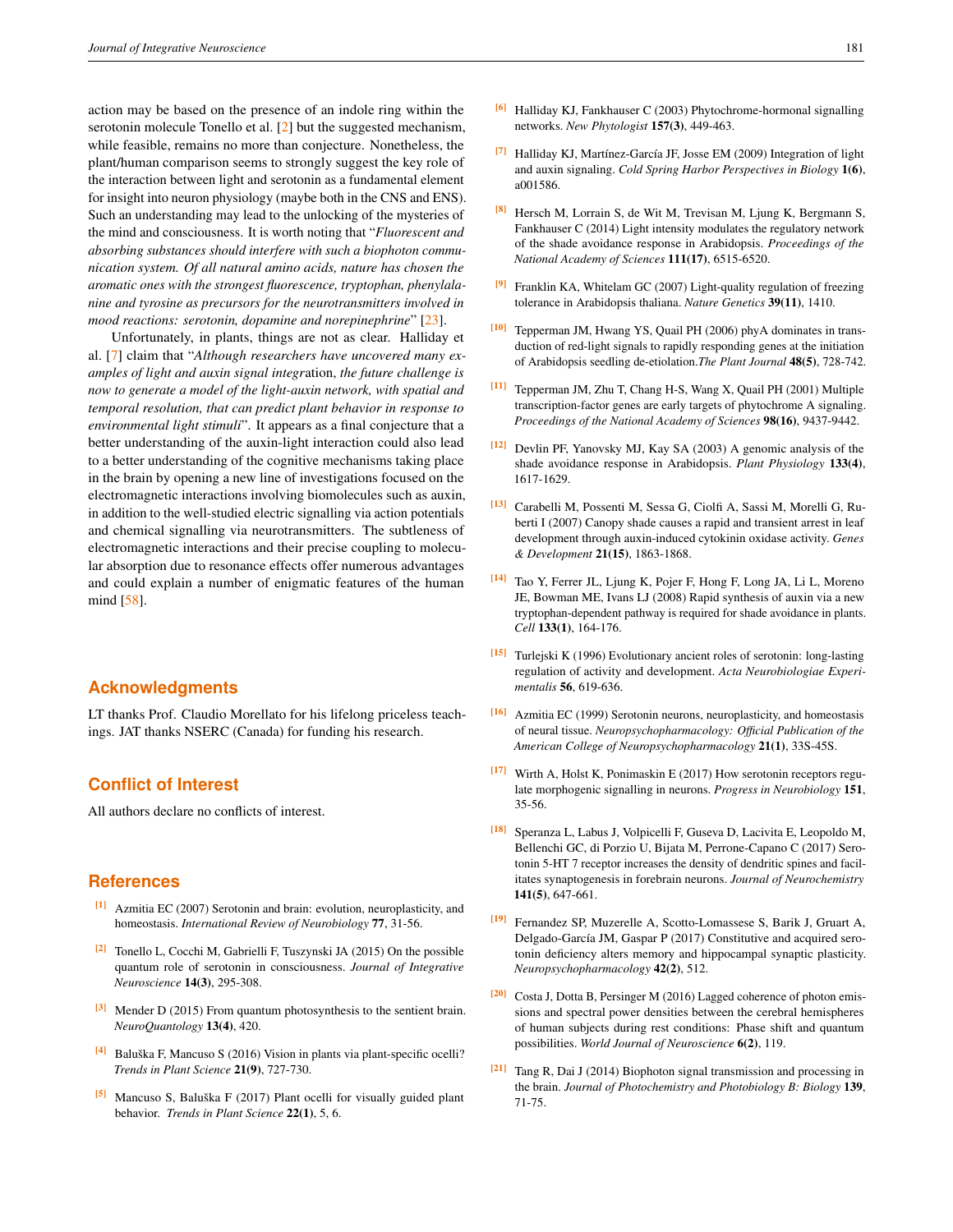- [22] Schwartz JM, Stapp HP, Beauregard M (2005) Quantum physics in neuroscience and psychology: a neurophysical model of mind–brain interaction. *Philosophical Transactions of the Royal Society of London B: Biological Sciences* 360(1458), 1309-1327.
- <span id="page-5-0"></span>[23] Grass F, Klima H, Kasper S (2004) Biophotons, microtubules and CNS, is our brain a "Holographic computer"? *Medical Hypotheses* 62(2), 169-172.
- <span id="page-5-1"></span>[24] Scholkmann F (2016) Long range physical cell-to-cell signalling via mitochondria inside membrane nanotubes: a hypothesis. *Theoretical Biology and Medical Modelling* 13(1), 16.
- [25] Kumar S, Boone K, Tuszynski J, Barclay P, Simon C (2016) Possible ´ existence of optical communication channels in the brain. *Scientific Reports* 6, 36508.
- [26] Rahnama M, Tuszynski JA, Bokkon I, Cifra M, Sardar P, Salari V (2011) Emission of mitochondrial biophotons and their effect on electrical activity of membrane via microtubules. *Journal of Integrative Neuroscience* 10(1), 65-88.
- <span id="page-5-2"></span>[27] Jibu M, Hagan S, Hameroff SR, Pribram KH, Yasue K (1994) Quantum optical coherence in cytoskeletal microtubules: implications for brain function. *Biosystems* 32(3), 195-209.
- <span id="page-5-3"></span> $[28]$  Tang R, Dai J (2014) Spatiotemporal imaging of glutamate-induced biophotonic activities and transmission in neural circuits. *PloS one* 9(1), e85643.
- <span id="page-5-4"></span>[29] Goodman G, Poznanski R, Cacha L, Bercovich D (2015) The Two-Brains Hypothesis: Towards a guide for brain–brain and brain–machine interfaces. *Journal of Integrative Neuroscience* 14(3), 281-293.
- <span id="page-5-5"></span>[30] Craddock TJ, Priel A, Tuszynski JA (2014) Keeping time: Could quantum beating in microtubules be the basis for the neural synchrony related to consciousness? *Journal of Integrative Neuroscience* 13(2), 293-311.
- <span id="page-5-6"></span>[31] Ivanchenko MG, Coffeen WC, Lomax TL, Dubrovsky JG (2006) Mutations in the Diageotropica (Dgt) gene uncouple patterned cell division during lateral root initiation from proliferative cell division in the pericycle. *The Plant Journal* 46(3), 436-447.
- <span id="page-5-7"></span>[32] Liu MT, Kuan YH, Wang J, Hen R, Gershon MD (2009) 5-HT4 receptormediated neuroprotection and neurogenesis in the enteric nervous system of adult mice. *Journal of Neuroscience* 29(31), 9683-9699.
- <span id="page-5-8"></span>[33] Gross ER, Gershon MD, Margolis KG, Gertsberg ZV, Cowles RA (2012) Neuronal serotonin regulates growth of the intestinal mucosa in mice. *Gastroenterology* 143(2), 408-417.
- <span id="page-5-9"></span>[34] Greig CJ, Gandotra N, Tackett JJ, Bamdad MC, Cowles RA (2016) Enhanced serotonin signaling increases intestinal neuroplasticity. *Journal of Surgical Research* 206(1), 151-158.
- <span id="page-5-10"></span>[35] Gershon MD (2013) 5-Hydroxytryptamine (serotonin) in the gastrointestinal tract. *Current Opinion in Endocrinology, Diabetes, and Obesity*  $20(1)$ , 14.
- <span id="page-5-11"></span>[36] Obata Y, Pachnis V (2016) The effect of microbiota and the immune system on the development and organization of the enteric nervous system. *Gastroenterology* 151(5), 836-844.
- <span id="page-5-12"></span>[37] Williams EK, Chang RB, Strochlic DE, Umans BD, Lowell BB, Liberles SD (2016) Sensory neurons that detect stretch and nutrients in the digestive system. *Cell* 166(1), 209-221.
- <span id="page-5-13"></span><sup>[38]</sup> Küsel K, Karnholz A, Trinkwalter T, Devereux R, Acker G, Drake HL (2001) Physiological ecology of Clostridium glycolicum RD-1, an aerotolerant acetogen isolated from sea grass roots. *Applied and Environmental Microbiology* 67(10), 4734-4741.
- <span id="page-5-14"></span>[39] Mariat D, Firmesse O, Levenez F, Guimarães V, Sokol H, Doré J, Corthier G, Furet J (2009) The Firmicutes/Bacteroidetes ratio of the human microbiota changes with age. *BMC Microbiology* 9(1), 123.
- <span id="page-5-15"></span>[40] Eshel A (1998) On the fractal dimensions of a root system. *Plant, Cell & Environment* 21(2), 247-251.
- <span id="page-5-16"></span>[41] Goldberger AL, Rigney DR, West BJ (1990) Chaos and fractals in human physiology. *Scientific American* 262(2), 42-49.
- <span id="page-5-17"></span>[42] Prusinkiewicz P, Lindenmayer A (2004) *The Algorithmic Beauty of Plants.* Springer Verlag, Berlin.
- <span id="page-5-18"></span><sup>[43]</sup> Puškaš N, Zaletel I, Stefanović BD, Ristanović D (2015) Fractal dimension of apical dendritic arborization differs in the superficial and the deep pyramidal neurons of the rat cerebral neocortex. *Neuroscience Letters* 589, 88-91.
- <span id="page-5-19"></span>[44] Helmberger M, Pienn M, Urschler M, Kullnig P, Stollberger R, Kovacs G, Olschewski A, Olschewski H, Balint Z (2014) Quantification ´ of tortuosity and fractal dimension of the lung vessels in pulmonary hypertension patients. *PloS one* 9(1), e87515.
- <span id="page-5-20"></span>[45] Losa GA, Merlini D, Nonnenmacher TF, Weibel ER (2005) *Fractals in Biology and Medicine.* Springer Science & Business, Berlin.
- <span id="page-5-21"></span>[46] Patrick RP, Ames BN (2014) Vitamin D hormone regulates serotonin synthesis. Part 1: relevance for autism. *The FASEB Journal* 28(6), 2398- 2413.
- <span id="page-5-22"></span>[47] Gutknecht L, Kriegebaum C, Waider J, Schmitt A, Lesch KP (2009) Spatio-temporal expression of tryptophan hydroxylase isoforms in murine and human brain: convergent data from Tph2 knockout mice. *European Neuropsychopharmacology* 19(4), 266-282.
- <span id="page-5-23"></span>[48] Zhuravlev A, Tsvylev O, Zubkova S (1973) Spontaneous endogenous ultraweak luminescence of rat liver mitochondria in conditions of normal metabolism. *Biofizika* 18(6), 1037-1040.
- <span id="page-5-24"></span>[49] Tuszyński JA, Dixon JM (2001) Quantitative analysis of the frequency spectrum of the radiation emitted by cytochrome oxidase enzymes. *Physical Review. E, Statistical, Nonlinear, and Soft Matter Physics* 64(5), 051915.
- <span id="page-5-25"></span>[50] Shcherbin D (1999) Phosphorescent analysis of lipid peroxidation products in liposomes. *Biofizika* 44(4), 676-681.
- <span id="page-5-26"></span>[51] Nakano M (1989) Low-level chemiluminescence during lipid peroxidations and enzymatic reactions. *Journal of Bioluminescence and Chemiluminescence* 4(1), 231-240.
- <span id="page-5-27"></span>[52] Schiefelbein JW, Benfey PN (1991) The development of plant roots: new approaches to underground problems. *The Plant Cell* 3(11), 1147.
- [53] Buer CS, Muday GK (2004) The transparent testa4 mutation prevents flavonoid synthesis and alters auxin transport and the response of Arabidopsis roots to gravity and light. *The Plant Cell* 16(5), 1191-1205.
- <span id="page-5-28"></span>[54] Bukhov N, Bondar V, Drozdova I, Kara A, Kotov A, Maevskaya S, Vasil'ev A, Voevudskaya SY, Voronin PY, Mokronosov A (1996) Development of storage roots in radish (Raphanus sativus) plants as affected by light quality. *Journal of Plant Physiology* 149(3, 4), 405-412.
- <span id="page-5-29"></span>[55] Lee HJ, Ha JH, Kim SG, Choi HK, Kim ZH, Han YJ, Kim JI, Oh Y, Fragoso V, Shin K (2016) Stem-piped light activates phytochrome B to trigger light responses in Arabidopsis thaliana roots. *Science Signaling* 9(452), ra106.